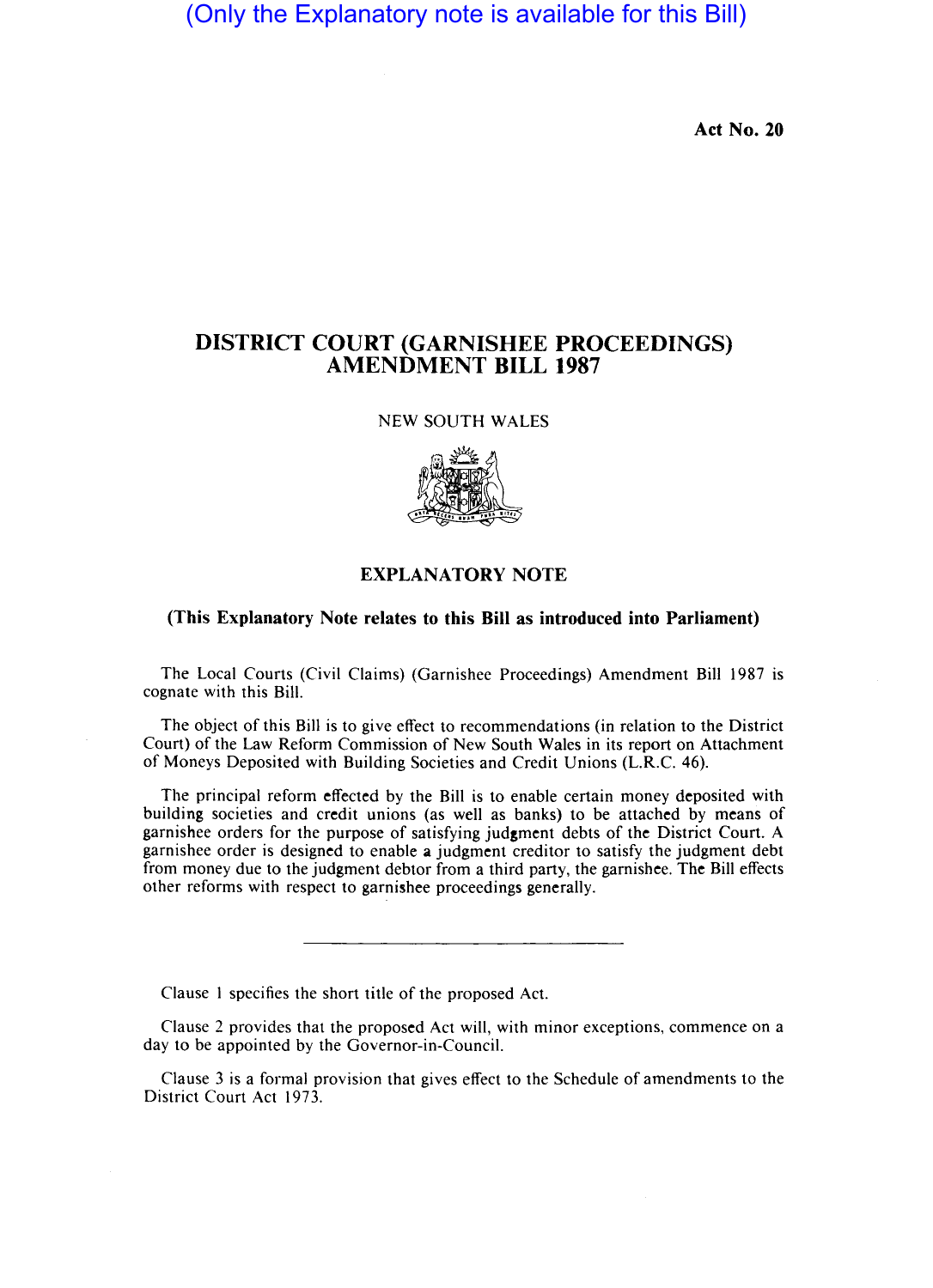Clause 4 provides that the amendments to be effected by the proposed Act are not to apply to garnishee orders made under section 97 of the Principal Act before the commencement of the proposed Act.

Schedule I (I) amends section 97 of the Principal Act, which provides for the making and service of garnishee orders. The amendment effected by Schedule I (I) (a) is intended to make it clear that a garnishee order served under the section extends to all debts due or accruing from the garnishee to the judgment debtor at the time of the service of the order even though they were not due or accruing when the order was made. Schedule I (I) (b) and (c) make consequential amendments to the section.

Schedule 1 (2) inserts into the Principal Act new sections  $97A-97E$ .

- Proposed section 97A will enable a garnishee who believes that, at the time of service of the relevant garnishee order, there was no debt due or accruing to the judgment debtor, to serve on the judgment creditor an affidavit to that effect. Under the proposed section, the garnishee will be relieved of all liability in respect of any reasonable disclosure of information in the affidavit.
- Proposed section 97B sets out the obligations of a garnishee as to the times within which amounts that are the subject of the relevant garnishee order must be paid.
- Proposed section 97 $\epsilon$  will oblige a garnishee to notify the judgment creditor of certain particulars in the case of a garnishee order which attaches a debt due for payment to the judgment debtor more than 21 days after the service of the order on the garnishee.
- Proposed section 97D will enable a garnishee to retain as costs an amount not exceeding that prescribed by the District Court Rules.
- Proposed section 97E will enable the District Court to protect a garnishee who has acted with due diligence but has nevertheless made a payment to the judgment debtor contrary to the garnishee order.

Schedule I (3) makes a minor consequential amendment to section 98 of the Principal Act.

Schedule I (4) makes a minor consequential amendment to section 100 of the Principal Act.

Schedule I (5) amends section 102 of the Principal Act, which deals with the procedure to be followed in a case where a garnishee order is not complied with. The amendment will enlarge the District Court's powers under the section by enabling it to hear and determine any question in dispute concerning the obligations of the garnishee under a garnishee order.